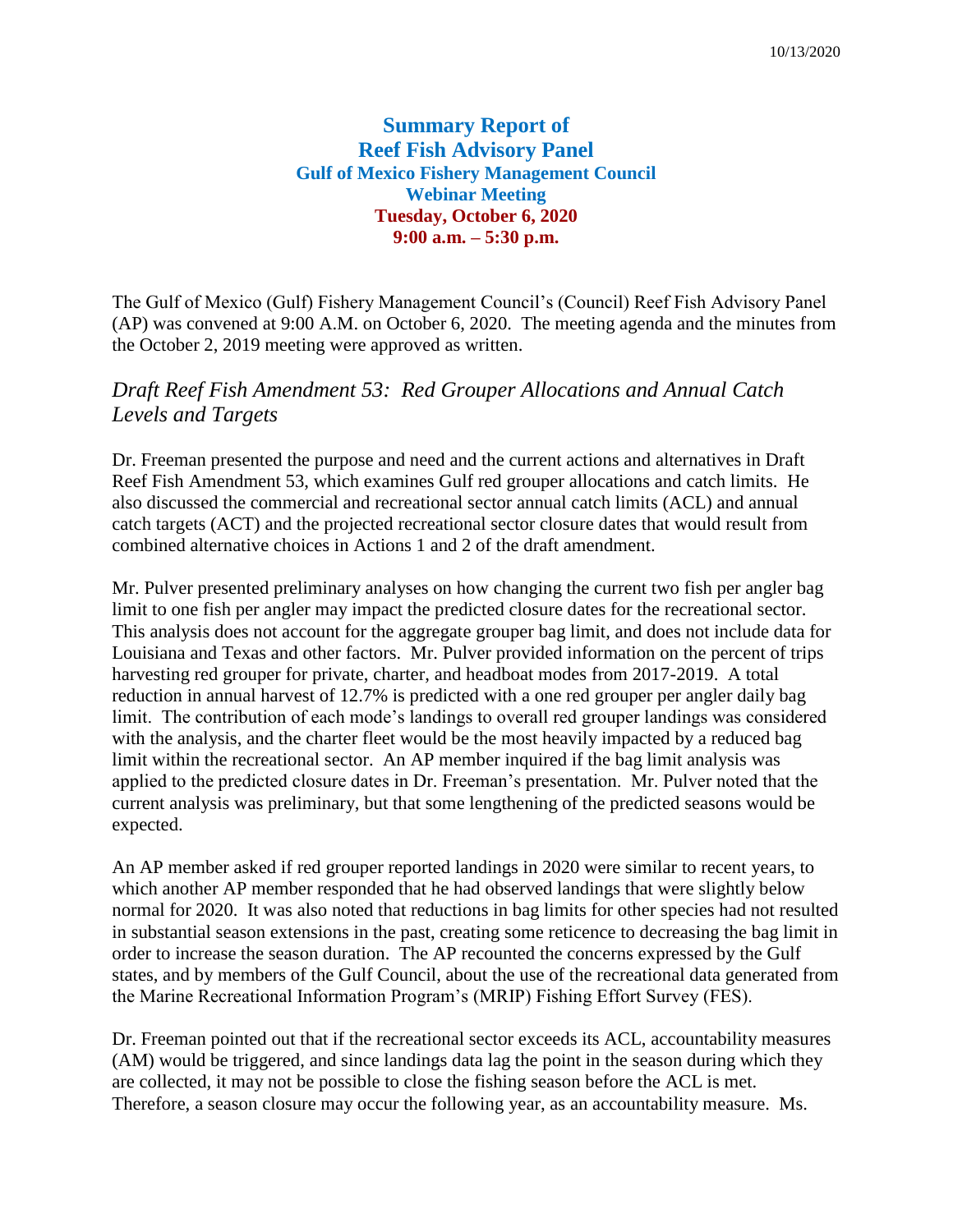Martha Guyas (Council representative) stated that it would be helpful for the Council to know if the AP would be interested in pursuing seasonal closure dates to avoid potential AMs being triggered. An AP member stated that red grouper biomass seemed cyclical, and that the current state of the fishery was not bleak. He further stated that the recreational sector needed the season to be as long as possible, and preferred to avoid triggering AMs. Ms. Guyas commented that Alternative 3 of Action 1 can be thought of as keeping the status quo of the sector allocations, using the MRIP-FES data, and using the same timeframe of landings as was used in the current sector allocations. An AP member stated that since the recreational sector had historically been landing more fish the stock than was originally thought, the stock was also likely in better shape than previously thought. The AP did not recommend reallocation using more recent years, which would include those years during which the individual fishing quota (IFQ) program for red grouper was in place. The AP then made the following motion, but it was tabled following further discussion:

*Motion: To recommend the Gulf of Mexico Fishery Management Council not consider changing allocations of red grouper at this time due to inconsistencies between recreational surveys.*

## *Motion tabled*.

Ms. Guyas stated that an alternative other than Alternative 1 needs to be selected, and additional input by the AP is needed, regardless of what recreational data source is used. It was clarified that not changing the sector allocation (i.e., selecting Alternative 1 or 2) is still a reallocation, since it would not accurately reflect the sector landings thought to have occurred from 1986- 2005 using the MRIP-FES data. Mr. Rindone noted that interim analyses for red grouper would be completed annually, or as requested, by the Southeast Fisheries Science Center (SEFSC), allowing the Council and the Scientific and Statistical Committee (SSC) to regularly re-examine red grouper catch limits relative to the spawning stock biomass. A motion to make Alternative 3 of Action 1 the preferred alternative failed. An AP member stated that, within the AP, there was little confidence in MRIP-FES as the best scientific information available. One AP member responded that he was confused why there was so much pushback against the SSC's decision that FES represented the best scientific information available, and Mr. Rindone noted that the SSC had a workshop on the evolution of data from CHTS to FES. The AP then decided to offer a resolution to assist the Council in its decision-making with respect to Action 1:

**Resolution: Whereas we the Reef Fish AP have thoroughly considered all the options in Action 1 of Reef Fish Amendment 53 presented to us, and whereas we have been unable to reach a consensus due to a lack of confidence in the recreational data used to inform the proposed allocations in the alternatives. Therefore, be it resolved the Reef Fish AP cannot recommend any of the proposed alternatives in Action 1.**

### *Resolution passes with unanimous consent.*

## *SEDAR 67: Gulf of Mexico Vermilion Snapper Stock Assessment*

Mr. Matt Smith (SEFSC) presented an overview of the SEDAR 67 vermilion snapper stock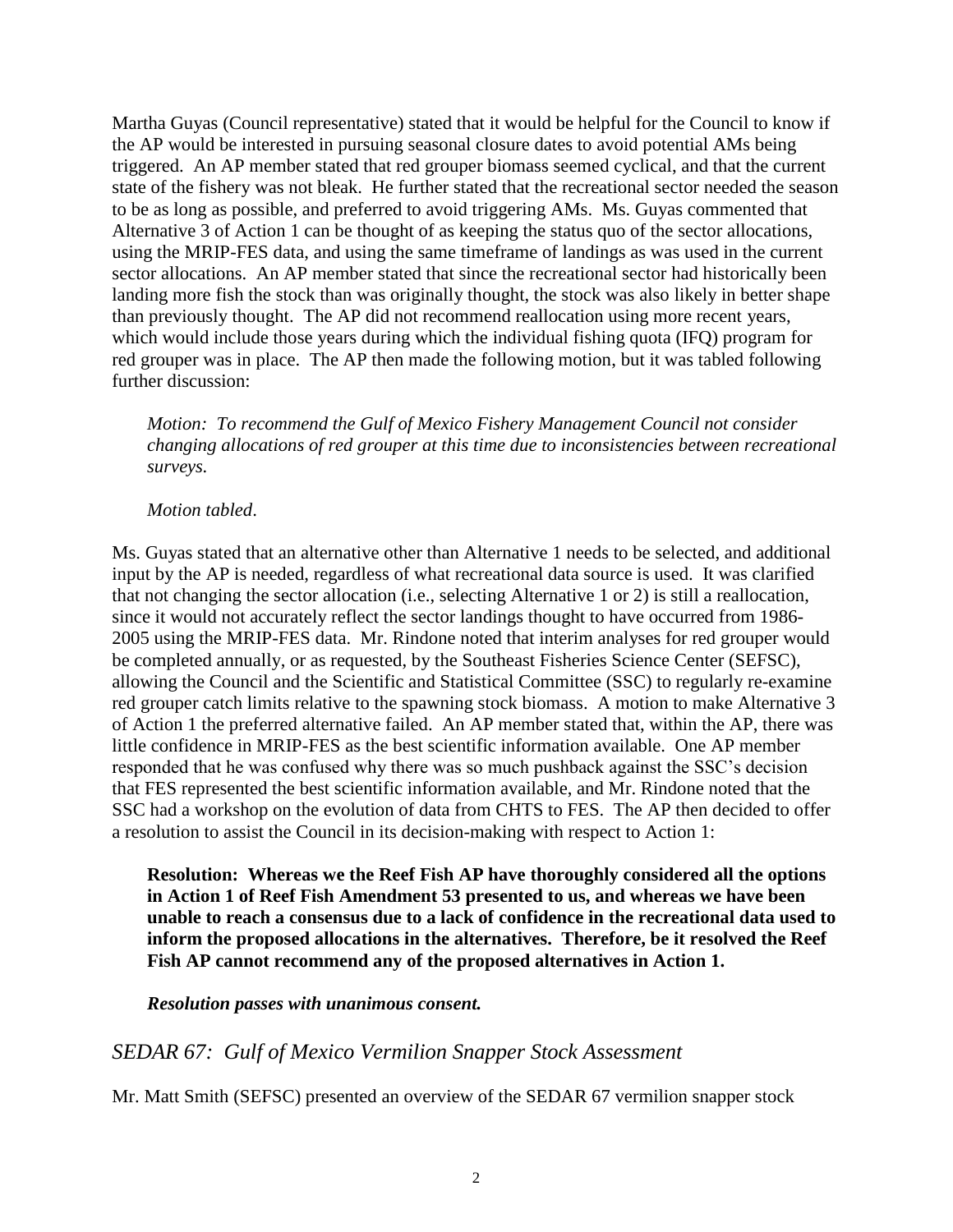assessment focusing on data inputs and changes made from the previous assessment (SEDAR 45). SEDAR 67 updated the data used in SEDAR 45 through 2017, reconsidered discards and shrimp bycatch estimates and transitioned from using MRIP-CHTS to FES for recreational landings. Mr. Smith explained that using the FES shows an increase in landings estimates when compared to landings estimates in SEDAR 45 but still indicates that the stock condition is improved since 2014. SEDAR 67 used a combined video survey as a fishery independent index that showed a broad and persistent increase of biomass that carried over into subsequent years. This can be attributed to a large recruitment spike in 2015 and 2016. Although this large pulse of recruits was not seen on all the video surveys, it was also present in other indices used in the assessment. Discards were included in SEDAR 67 but were not fit to the assessment model; this allowed for removals due to discarding to be included in the model, but didn't change the stock status. Historically, fishing mortality was attributed mostly to shrimp bycatch; however, most removals are now dominated by the Gulf recreational fleet since 2010. Overall, the assessment showed that the vermilion snapper stock is not overfished or experiencing overfishing. Projections were made for catch advice starting in 2021. Mr. Smith explained that the use of MRIP-FES recreational data accounts for a majority of the increase in future yields; though, some of the increase can also be attributed to a large influx of vermilion snapper from the high recruitment events in 2015 and 2016. However, it is difficult to determine how much of the increase in allowable harvest is associated with the change in data currency and how much is associated with the increase in biomass.

AP members voiced concerns about the sustainability of the stock based on the increase in yield streams. Again, Mr. Smith stated that much of the increase is related to the change in recreational data systems and would not affect the sustainability of the stock. An AP member asked if harvest estimates often reach the ACL or exceed it. Mr. Rindone said that landings have approached the ACL in recent years but stock ACL has only been exceeded once by approximately 3% in 2018.

Ms. Somerset reviewed the action and alternatives in the draft framework action, which will be presented to the Council at the November meeting. The framework action examines modifying the vermilion snapper ACL based on the results of SEDAR 67. Since the Gulf vermilion snapper stock is considered healthy (i.e., not overfished or experiencing overfishing), an ACT is not being considered for use in managing the stock. Ms. Somerset also reviewed the results of the Council's Something's Fishy tool, which indicated that most anglers across the Gulf have observed positive trends in the vermilion population.

The AP acknowledged that that vermilion snapper does not have sector allocations, and thus there are not expected to be concerns with allocation resulting from the use of MRIP-FES recreational data to track and landings for the recreational sectors. Since some of the increase in stock biomass is due to the vermilion snapper record recruitment years in 2015 and 2016, AP members asked what the estimated size of those fish would be now. The vermilion snapper spawned in those years would be expected to begin entering the fishery in approximately 2021 as five- or six-year-old fish approximately 10 to 13 inches in total length. AP members agreed that the fishery seems to be sustainable and it would not hurt the stock to increase the ACL.

## **Motion: to make Alternative 2 the preferred alternative.**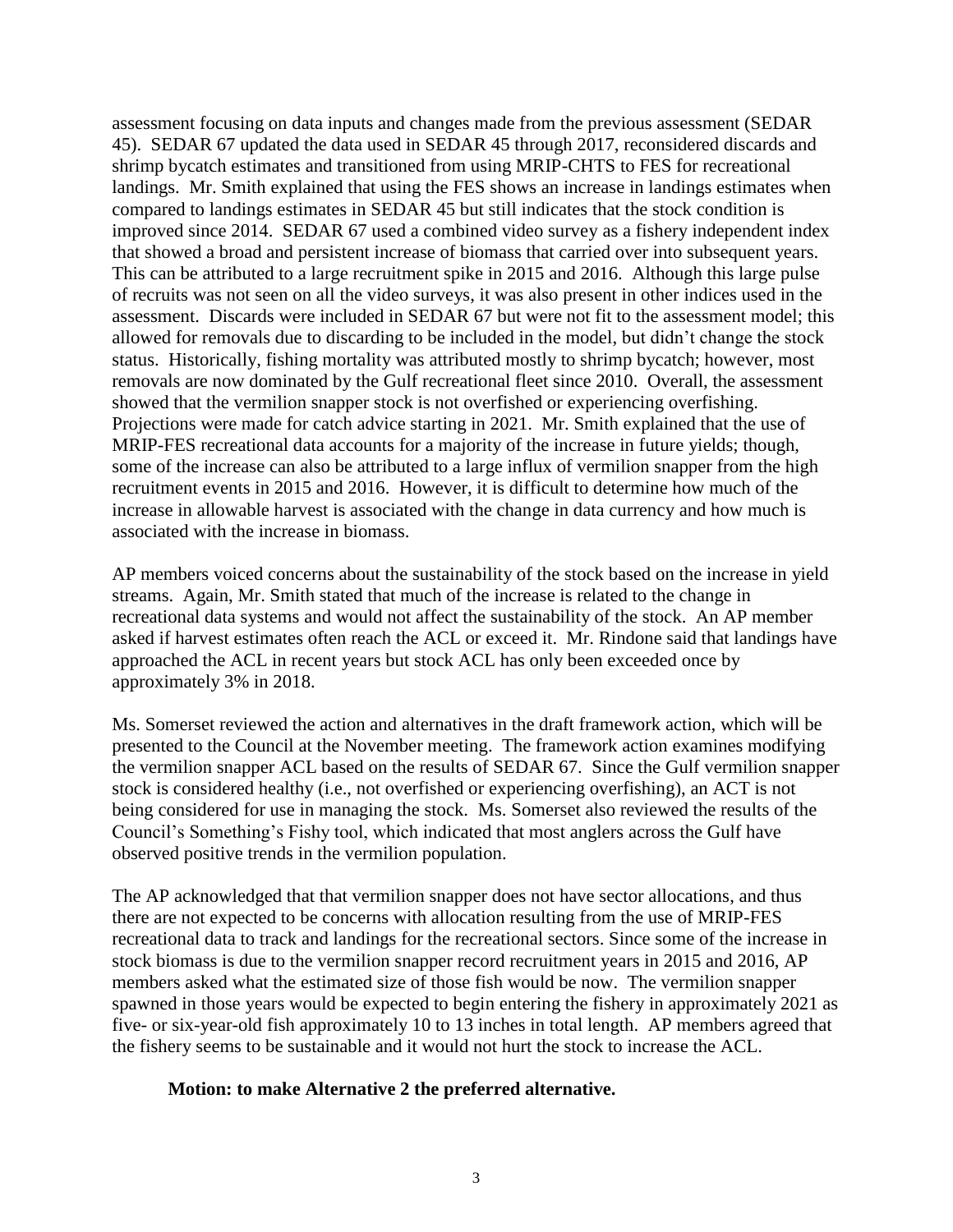**Alternative 2: Modify the OFL, ABC, and ACL for vermilion snapper based on recommendations from the SSC for 2021 to 2025. The stock ABC is equivalent to the OY, and the ACL equals the ABC.**

| Year            | $OFL$ (lb ww) | $ABC$ (lb ww) | $ACL$ (lb ww) |
|-----------------|---------------|---------------|---------------|
| $ 2021 - 2025 $ | 8,600,000     | 7,270,000     | 7,270,000     |

### **Motion carried 7 to 6.**

## *SEDAR 64: Southeastern US Yellowtail Snapper Stock Assessment*

Staff briefed the AP on the status of the SEDAR 64: Southeastern US Yellowtail Snapper stock assessment. The assessment has been completed, but the Gulf and South Atlantic SSCs still need to review the projections and provide catch recommendations. The AP will be reconvened once the SSCs make those recommendations to the Councils.

## *Gray Triggerfish Interim Analysis*

Mr. Matt Smith (SEFSC) presented the interim analysis of gray triggerfish. This interim analysis uses the SEAMAP combined video survey as a representative index of abundance for gray triggerfish. This index has shown an improvement in the estimate of spawning stock biomass of gray triggerfish in recent history. Following the advice of the SSC, based of the interim analysis, the AP recommended increasing the ABC from 305,300 lbs ww to 456,900 lbs ww. The AP was reminded that these catch limits were in the MRIP-CHTS data currency. The AP was pleased to see that the gray triggerfish stock was improving, and thought it most appropriate to follow the management approach currently in use by the Council, which sets the total ACL equal to the ABC. The AP recommended continuing to use the sector ACTs in the same manner in which they are currently used. The AP passed the following motion:

## **Motion: to go with the SSC recommendation and set the ACL equal to the ABC at 456,900 lbs ww.**

## **Motion carried unanimously**

# *Draft Reef Fish Framework Action: Modification of the Gulf of Mexico Lane Snapper Annual Catch Limit*

Dr. Hollensead reviewed the draft framework action for updating the catch limits and modifying accountability measures for lane snapper. Updated catch limits are based on the results from the SEDAR 49 update stock assessment (2019), which used MRIP-FES data for the recreational sector. The Council has not yet reviewed this document; however, input from the AP on the proposed actions will be provided to the Council at its October meeting. Overages of the lane snapper stock ACL were observed in  $2016 - 2019$ . The stock is not considered to be overfished,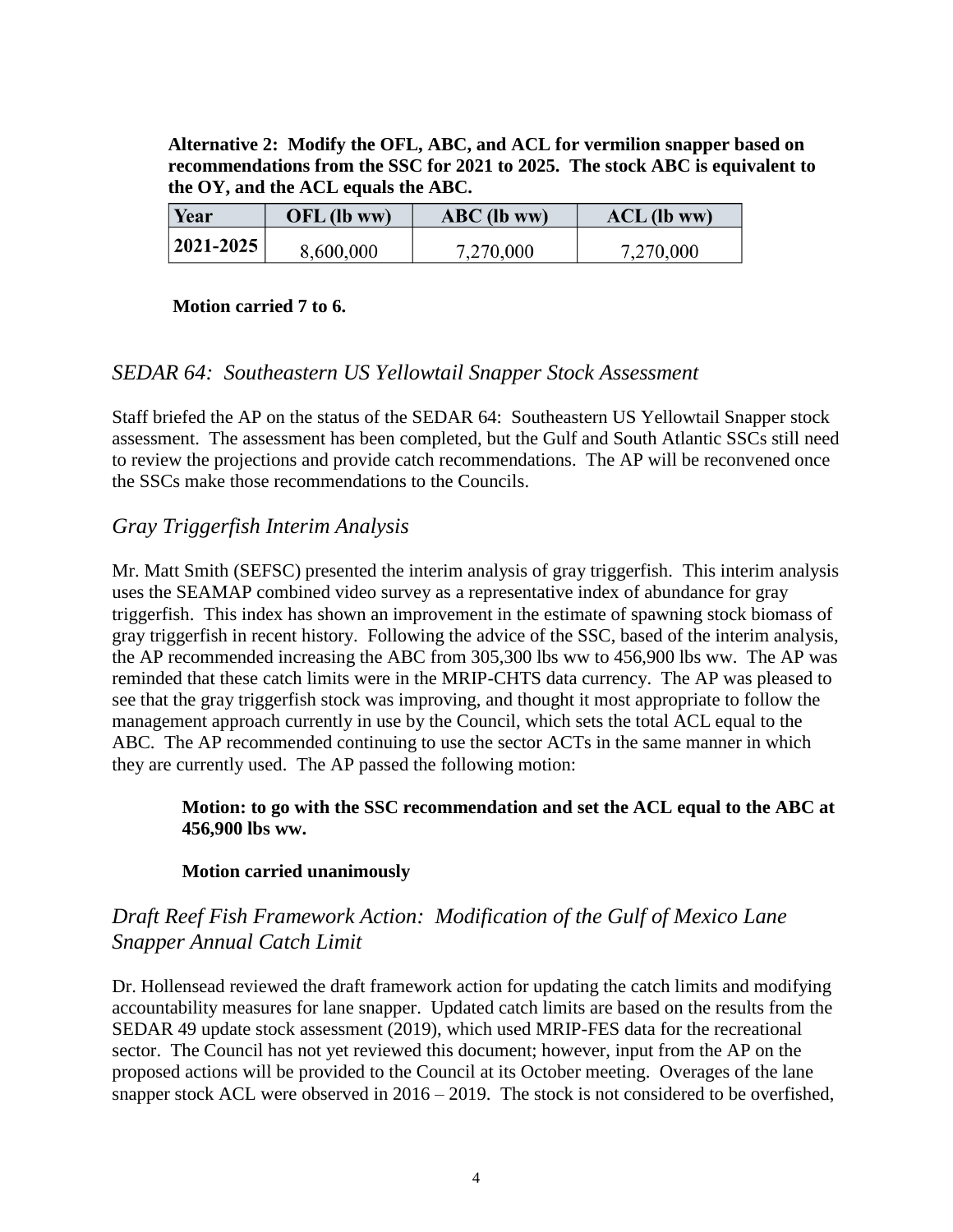and overfishing (i.e., exceeding the OFL) only occurred in 2017.

Action 1 in the draft framework action considers modifying the catch limits for lane snapper based on the updated catch advice. Alternative 2 would modify the catch limits based on this advice, but not use an ACT, while Alternative 3 would use an ACT to prevent exceeding the ACL. The migration in data currency from the old Marine Recreational Fisheries Statistics Survey to MRIP-FES along with an increase in stock size allows for approximately a doubling of the proposed catch limits.

Action 2 considers modifications to the seasonal accountability measure. Alternatives ranged from implementing in-season closures in subsequent years of a harvest triggered being met to enforcing in-season closures should a harvest trigger be met within the fishing year. Alternatives considered setting seasonal management triggers at either the ACL or ACT.

AP members were pleased that the lane snapper stock appeared to be healthy, and remarked on the importance of lane snapper as a target species for West Florida headboats. The AP preferred closing the season in the current fishing year if the ACL was to be met, as opposed to deferring the effect of an accountability measure to the following year. The AP passed the following motions:

**Motion: in Action 1 to make Alternative 2 the preferred alternative.** 

**Alternative 2: Modify the lane snapper OFL, ABC, and ACL based on the recommendation of the Scientific and Statistical Committee (SSC) for 2020 and subsequent years from the updated yield projections, as presented to the SSC in March 2020. Do not set an ACT.**

| Year                      | OFL       | ABC       | ACL       |
|---------------------------|-----------|-----------|-----------|
| $2020+ (MRIP\text{-}FES)$ | 1,053,834 | 1,028,973 | 1,028,973 |
| $2020+ (MRFSS)$           | 592,941   | 578,953   | 578,953   |

Note: Catch limit values in MRFSS are provided for comparison only.

**Motion carried unanimously**

**Motion: In Action 2 to make Alternative 3a the preferred alternative.**

**Alternative 3: Modify the seasonal closure AM such that if annual landings in a given year meet or are projected to meet the prescribed trigger, NMFS would prohibit harvest of lane snapper by the recreational and commercial sectors for the remainder of the fishing year.** 

**Option a: Prescribed trigger is the ACL.**

**Motion carried unanimously**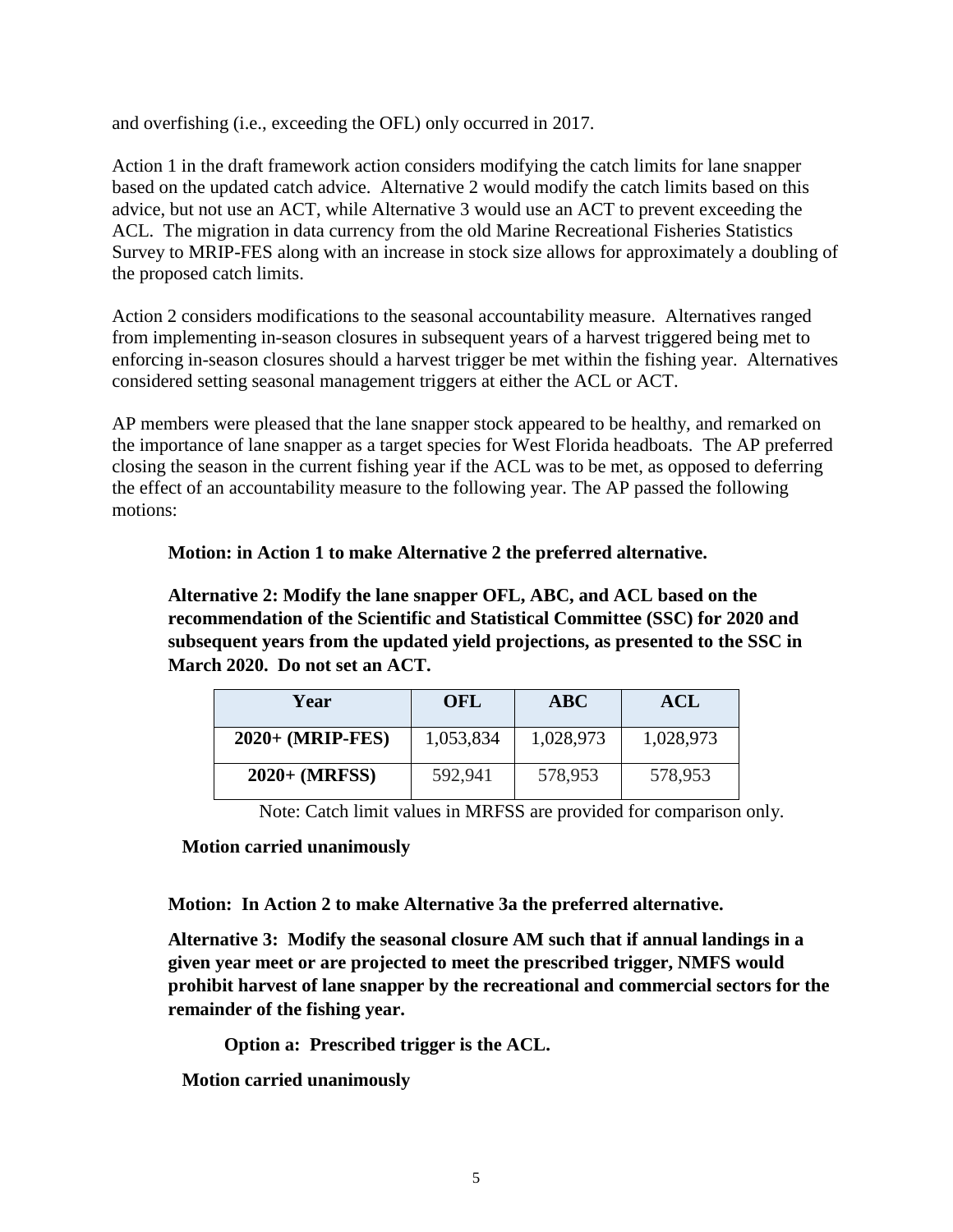# *Public Hearing Draft Amendment 36B: Modifications to Commercial IFQ Programs*

Dr. Lasseter reviewed the actions and alternatives in the amendment including some questions that will be posed to the Council regarding its intent for IFQ accounts that may be exempt from the permit requirement. Captain Walker noted his understanding of the action's intent is to end the practice of people buying shares in the fishery for investment purposes rather than for commercial fishing, while protecting those participants who followed the rules and have already bought into the fishery. AP members discussed the pros and cons of requiring all shareholders to have a permit or allowing some to be exempt, including issues of liability from consolidating related accounts and permit price and availability. AP members recommended a new alternative be added that would exempt all accounts established as of today's meeting from the requirement to hold a reef fish permit to retain shares. The rationale for the alternative is to discourage outside speculators, thereby protecting commercial fishermen engaged in fishing activity, while also protecting existing shareholders who do not fish. In addition, the AP felt that the alternative would eliminate the need for shares to be divested or for shareholders to locate and purchase a permit. This would keep the price of permits down and ensure that permits are available to those who need one for the purpose of fishing. The AP passed the following motion.

**Motion: To add an Alternative 6: In order to obtain (transfer into a shareholder account), or maintain shares (hold existing shares in a shareholder account), shareholder accounts established after October 6, 2020, (Reef Fish AP meeting date) and that are still active must be associated with a valid or renewable commercial reef fish permit.** 

## **Motion carried unanimously**

After Dr. Lasseter reviewed Action 2, the AP did not make any motions regarding that action.

# *Testing assumptions about sex change and spatial management in the protogynous gag grouper, Mycteroperca microlepis*

Dr. Sue Lowerre-Barbieri, from the Florida Fish and Wildlife Conservation Commission (FWC), presented the results from a study to assess sex ratios and sex change of gag grouper (gag) in west Florida. The project sought to resolve issues from the last stock assessment (SEDAR 33 Update 2016) on the estimation of sex ratios. The study areas included the Madison-Swanson Marine Protected Area (MPA), the Edges, and an open area northeast of Madison-Swanson. In Madison-Swanson, 5% of captured gag were determined to be male, while no males were reported outside of the MPA (i.e., the Edges and the open area). The study also noted sex change in pre-spawning, female-only aggregations, suggesting that protecting shallow-water prespawning aggregation areas could help improve the ratio of transitional females which turn into males.

The AP asked about the size range at which gag transitions to male. Dr. Lowerre-Barbieri noted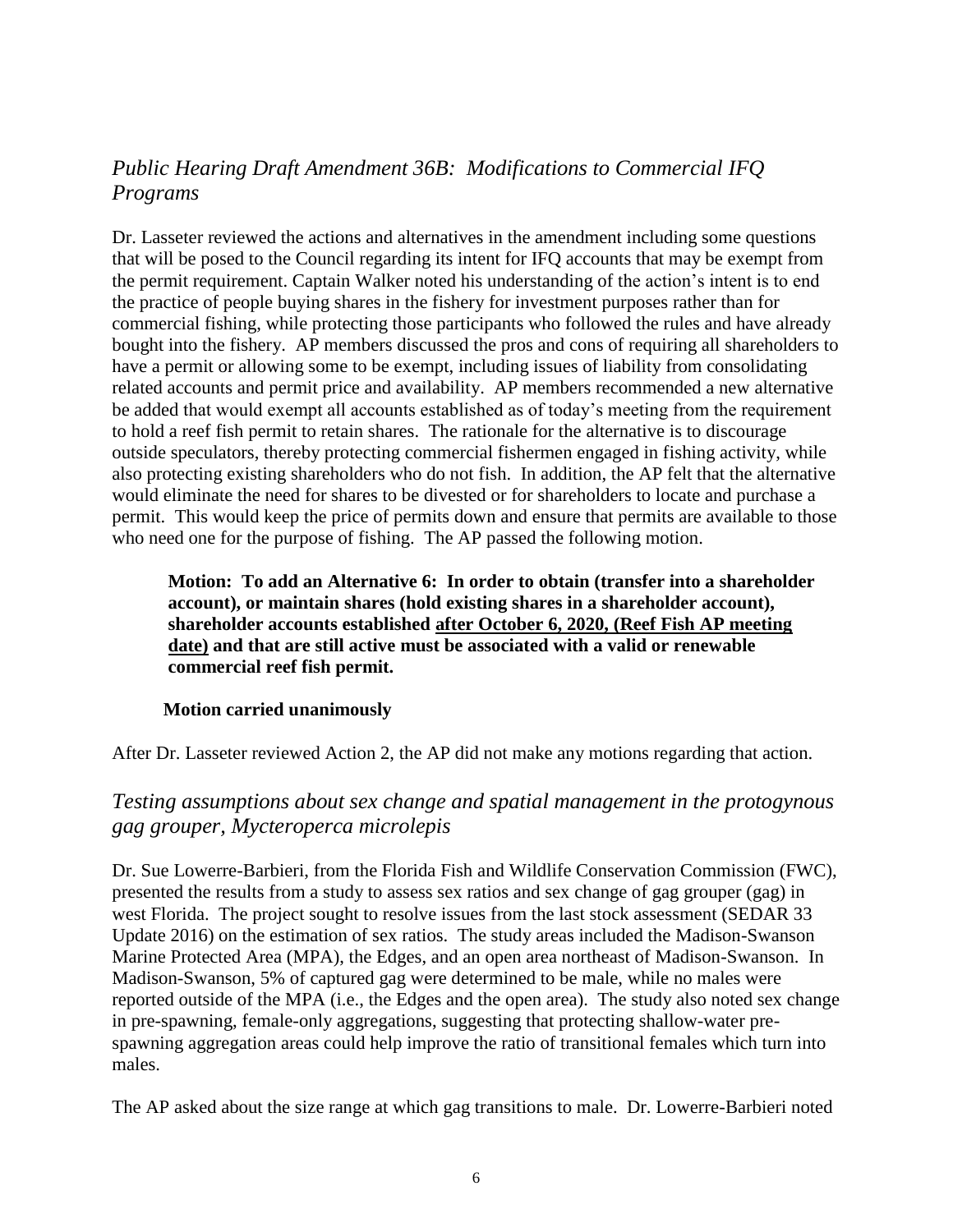that in general, individuals larger than 1,000 mm total length (i.e., 39 inches) can show evidence of transitioning to male. The AP noted observing individuals at approximately 40 lbs which appeared to have male coloration; however, females of similar weights have also been observed. Dr. Lowerre-Barbieri added that pigmentation has been a highly accurate indicator of sex, with larger males showing black scales with a copper-colored belly. The AP commented that the number of copper-bellied male gag has been lower than it used to be. Dr. Lowerre-Barbieri was interested to hear from fishermen as to why gag landings seem to increase during the fall. The AP attributed this seasonal increase in landings to colder water temperatures, which cause gag to move to warmer, shallower waters. Dr. Lowerre-Barbieri mentioned that the FWC is working on a project using acoustic tags to study spatial use of shallow water habitat, movement patterns, and mortality rates of gag.

### *Other Business*

No other business was brought before the AP. Members of the public were given the opportunity to provide comment to the AP.

The meeting was adjourned at 5:50 P.M.

### **Participants**

### **Reef Fish AP Members**

Ed Walker, Chair Troy Frady, Vice Chair James Bruce Jane Black-Lee Patrick Cagle Jason Delacruz Josh Ellender Buddy Guindon Dylan Hubbard John Marquez, Jr. Mike Prasek, Jr David Walker

### **Council Staff**

Matthew Freeman John Froeschke Karen Hoak Lisa Hollensead Ava Lasseter Jessica Matos Natasha Méndez-Ferrer

Kathy Pereira Ryan Rindone Bernadine Roy Charlotte Schiaffo Carrie Simmons Carly Somerset Emily Muehlstein

### **Council Members**

Roy Crabtree, NMFS Martha Guyas Chris Schieble

### **Others**

Kelli O'Donnell, NMFS Ashford Rosenberg Catherine Bruger, OC Nancie Cummings, NMFS Michael Jepson, NMFS Michael Larkin, NMFS Sue Lowerre-Barbieri, FWC Jeff Pulver, NMFS